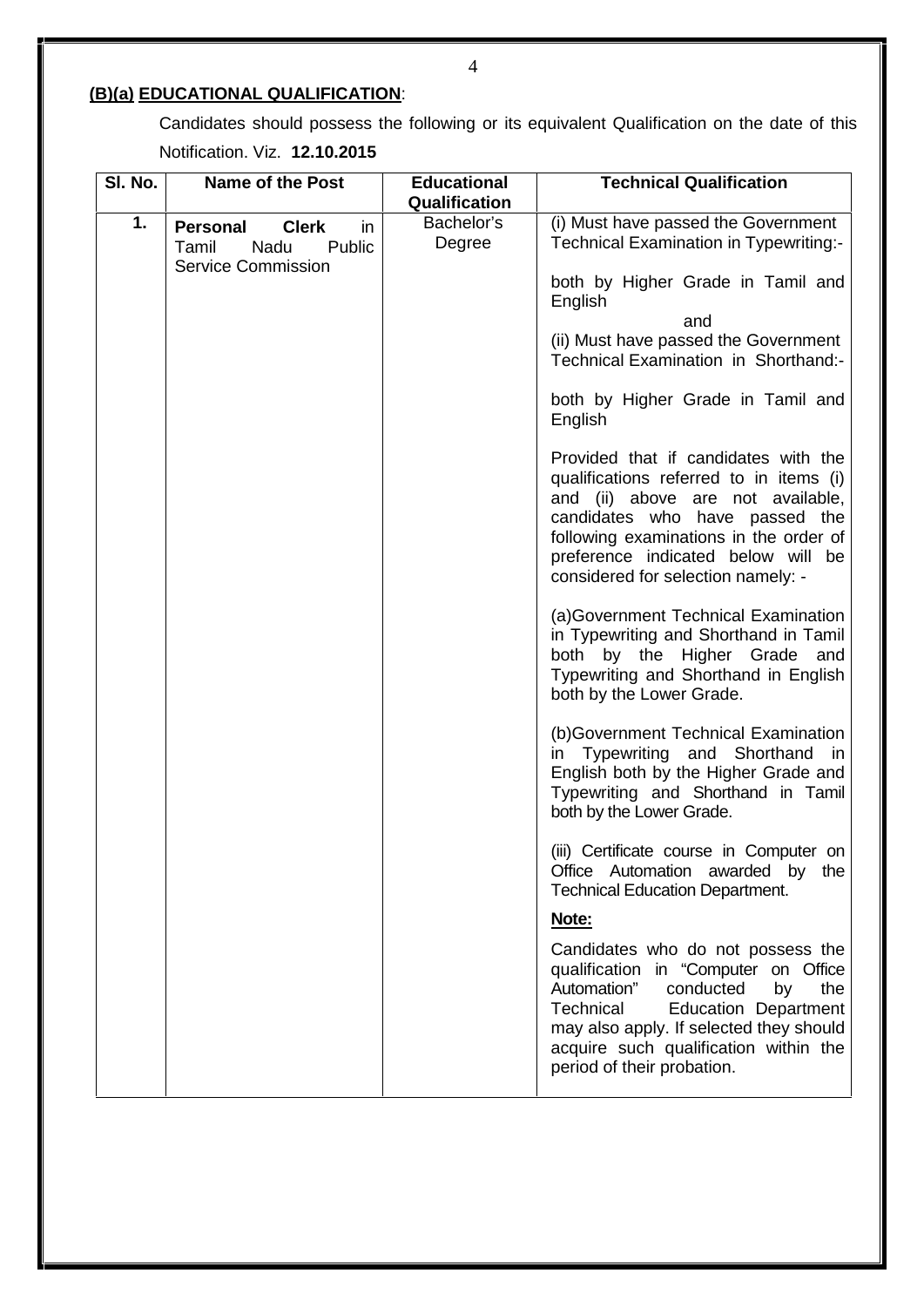| 2. | Assistant in                                  | <b>Educational Qualification</b>     |
|----|-----------------------------------------------|--------------------------------------|
|    | Commissioner of                               |                                      |
|    | Revenue Administration                        | A degree of                          |
|    |                                               | <b>B.A.,</b>                         |
|    |                                               | or                                   |
|    |                                               | <b>B.Sc.,</b>                        |
|    |                                               | <b>or</b>                            |
|    |                                               | B.Com., of any University            |
|    |                                               | or                                   |
|    |                                               | <b>B.O.L of Annamalai University</b> |
|    |                                               | or                                   |
|    |                                               | B.B.A of Madurai Kamarajar           |
|    |                                               | University                           |
|    |                                               | or                                   |
|    |                                               | B.Litt., of Madras University        |
|    |                                               | or<br>B.B.M                          |
|    |                                               | or                                   |
|    |                                               | B. Litt., of Bharathiyar University  |
| 3. | <b>Assistant</b><br>in<br>the                 |                                      |
|    | following departments                         |                                      |
|    | Civil Supplies and                            |                                      |
|    | <b>Consumer Production,</b>                   |                                      |
|    | Industries and                                |                                      |
|    | Commerce, Land                                |                                      |
|    | Administration, Land                          |                                      |
|    | Reforms, Prison, Medical                      |                                      |
|    | and Rural Health                              |                                      |
|    | Services, Transport,                          |                                      |
|    | Registration, Rural                           |                                      |
|    | Development and                               |                                      |
|    | Panchayat Raj,                                |                                      |
|    | Backward Classes,                             |                                      |
|    | <b>Fisheries, Technical</b>                   | Any Degree                           |
|    | Education, National                           |                                      |
|    | Cadet Corps, Public                           |                                      |
|    | <b>Health and Preventive</b>                  |                                      |
|    | Medicine, School                              |                                      |
|    | Education, Vigilance and                      |                                      |
|    | Anti- Corruption, Survey<br>and Land Records, |                                      |
|    | Urban Land Ceiling and                        |                                      |
|    | Urban Land Tax                                |                                      |
|    | Departments,                                  |                                      |
|    | <b>Divisions of Commercial</b>                |                                      |
|    | <b>Taxes and Tamil Nadu</b>                   |                                      |
|    | <b>Public Service</b>                         |                                      |
|    | Commission                                    |                                      |
| 4. | <b>Planning</b><br><b>Junior</b>              |                                      |
|    | Assistant,                                    | A degree of<br>B.A.,                 |
|    | Tamil<br><b>Nadu</b><br><b>State</b>          | or                                   |
|    | <b>Planning Commission</b>                    | <b>B.Sc.,</b>                        |
|    |                                               | <b>or</b>                            |
|    |                                               | B.Com., of any University            |
|    |                                               |                                      |